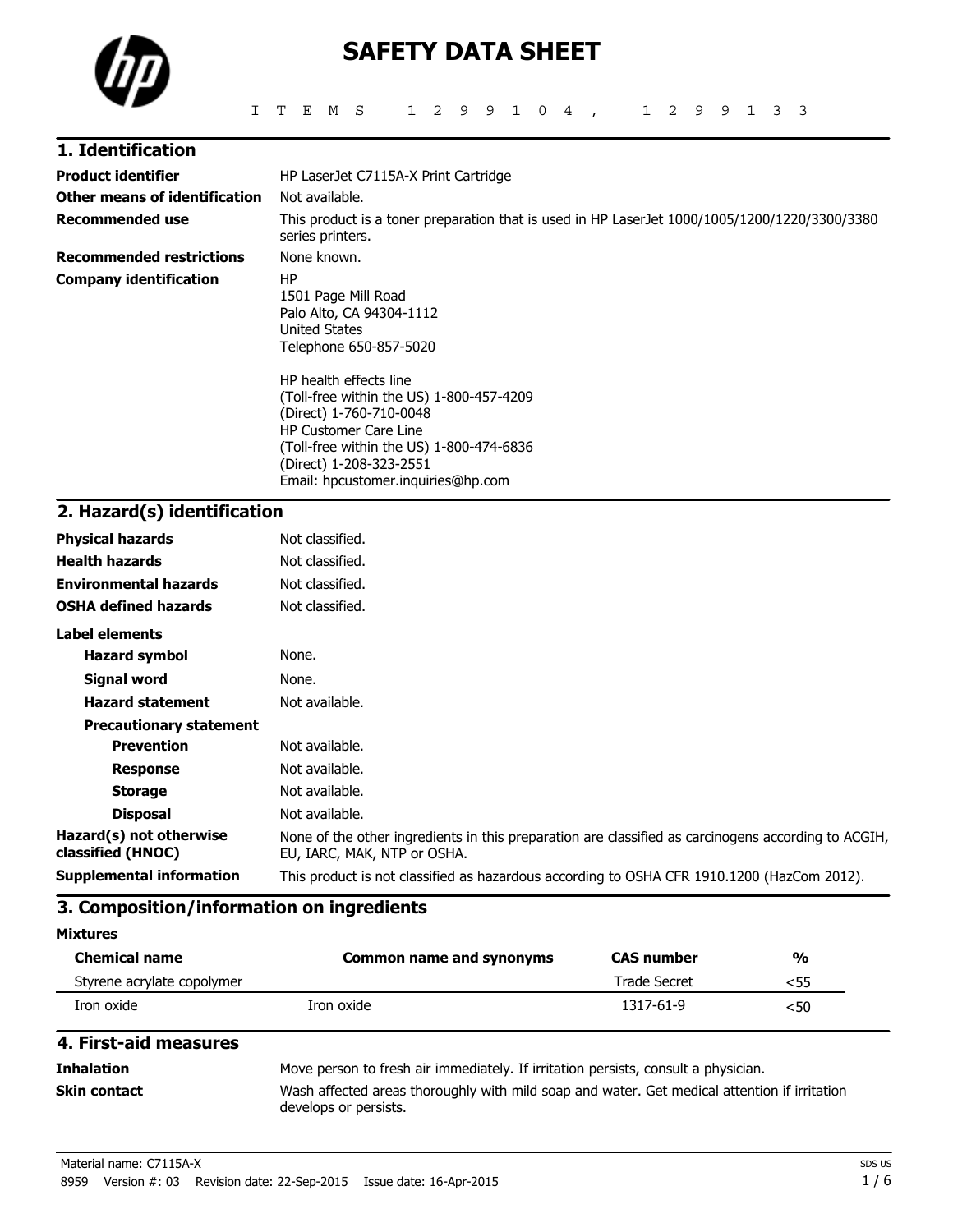#### **Ingestion** Rinse mouth with water. Drink one to two glasses of water. If symptoms occur, consult a physician. **Most important symptoms/effects, acute and delayed**

## **5. Fire-fighting measures**

| Suitable extinguishing media<br>Unsuitable extinguishing<br>media   | CO2, water, or dry chemical<br>None known.                  |
|---------------------------------------------------------------------|-------------------------------------------------------------|
| Specific hazards arising from<br>the chemical                       | Not applicable.                                             |
| Special protective equipment<br>and precautions for<br>firefighters | Not available.                                              |
| Fire-fighting<br>equipment/instructions                             | If fire occurs in the printer, treat as an electrical fire. |
| <b>Specific methods</b>                                             | None established.                                           |

Not available.

# **6. Accidental release measures**

| <b>Personal precautions,</b><br>protective equipment and<br>emergency procedures | Minimize dust generation and accumulation.                                                                |
|----------------------------------------------------------------------------------|-----------------------------------------------------------------------------------------------------------|
| <b>Methods and materials for</b><br>containment and cleaning up                  | Not available.                                                                                            |
| <b>Environmental precautions</b>                                                 | Do not flush into surface water or sanitary sewer system. See also section 13 Disposal<br>considerations. |

least 15 minutes or until particles are removed. If irritation persists, consult a physician.

# **7. Handling and storage**

| <b>Precautions for safe handling</b>                                      | Keep out of the reach of children. Avoid inhalation of dust and contact with skin and eyes. Use with<br>adequate ventilation. Keep away from excessive heat, sparks, and open flames. |
|---------------------------------------------------------------------------|---------------------------------------------------------------------------------------------------------------------------------------------------------------------------------------|
| Conditions for safe storage,<br>including any<br><b>incompatibilities</b> | Keep out of the reach of children. Keep tightly closed and dry. Store at room temperature. Store<br>away from strong oxidizers.                                                       |

### **8. Exposure controls/personal protection**

| <b>Occupational exposure limits</b>        | No exposure limits noted for ingredient(s).                                                    |
|--------------------------------------------|------------------------------------------------------------------------------------------------|
| <b>Biological limit values</b>             | No biological exposure limits noted for the ingredient(s).                                     |
| <b>Exposure guidelines</b>                 | USA OSHA (TWA/PEL): 15 mg/m3 (Total Dust), 5 mg/m3 (Respirable Fraction)                       |
|                                            | ACGIH (TWA/TLV): 10 mg/m3 (Inhalable Particulate), 3 mg/m3 (Respirable Particulate)            |
|                                            | TRGS 900 (Luftgrenzwert) - 10 mg/m3 (Einatembare partikel), 3 mg/m3 (Alveolengängige fraktion) |
|                                            | UK WEL: 10 mg/m3 (Respirable Dust), 5 mg/m3 (Inhalable Dust)                                   |
| <b>Appropriate engineering</b><br>controls | Use in a well ventilated area.                                                                 |
|                                            | Individual protection measures, such as personal protective equipment                          |
| Eye/face protection                        | Not available.                                                                                 |
| <b>Skin protection</b>                     |                                                                                                |
| <b>Hand protection</b>                     | Not available.                                                                                 |
| <b>Other</b>                               | Not available.                                                                                 |
| <b>Respiratory protection</b>              | Not available.                                                                                 |
| <b>Thermal hazards</b>                     | Not available.                                                                                 |

# **9. Physical and chemical properties**

Appearance Fine powder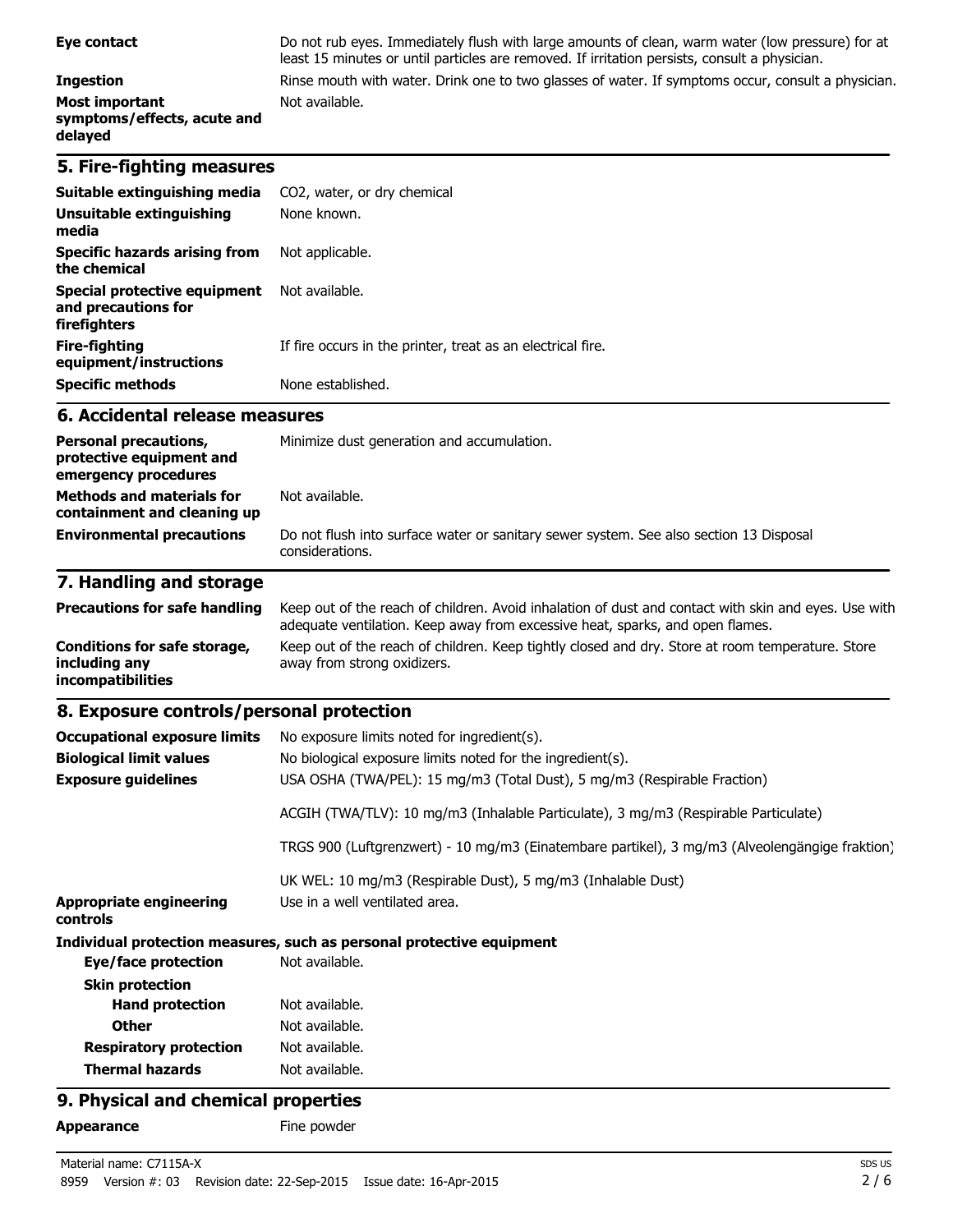| <b>Physical state</b>                             | Solid.                                                        |
|---------------------------------------------------|---------------------------------------------------------------|
| <b>Color</b>                                      | Black.                                                        |
| Odor                                              | Slight plastic odor                                           |
| <b>Odor threshold</b>                             | Not available.                                                |
| рH                                                | Not applicable                                                |
| <b>Melting point/freezing point</b>               | Not available.                                                |
| <b>Initial boiling point and</b><br>boiling range | Not applicable                                                |
| <b>Flash point</b>                                | Not applicable                                                |
| <b>Evaporation rate</b>                           | Not available.                                                |
| <b>Flammability (solid, gas)</b>                  | Not available.                                                |
| Upper/lower flammability or explosive limits      |                                                               |
| Flammability limit - lower Not flammable<br>(9/6) |                                                               |
| <b>Flammability limit -</b><br>upper $(% )$       | Not available.                                                |
| <b>Explosive limit - lower</b><br>(%)             | Not available.                                                |
| <b>Explosive limit - upper</b><br>(9/6)           | Not available.                                                |
| Vapor pressure                                    | Not applicable                                                |
| Solubility(ies)                                   |                                                               |
| <b>Solubility (water)</b>                         | Negligible in water. Partially soluble in toluene and xylene. |
| <b>Partition coefficient</b><br>(n-octanol/water) | Not available.                                                |
| <b>Auto-ignition temperature</b>                  | Not applicable                                                |
| <b>Decomposition temperature</b>                  | > 392 °F (> 200 °C)                                           |
| <b>Viscosity</b>                                  | Not applicable                                                |
| <b>Other information</b>                          |                                                               |
| <b>Percent volatile</b>                           | 0 % estimated                                                 |
| Softening point                                   | 212 - 302 °F (100 - 150 °C)                                   |
| <b>Specific gravity</b>                           | $1.5 - 1.8$                                                   |

# **10. Stability and reactivity**

| <b>Reactivity</b>                            | Not available.                          |
|----------------------------------------------|-----------------------------------------|
| <b>Chemical stability</b>                    | Stable under normal storage conditions. |
| <b>Possibility of hazardous</b><br>reactions | Will not occur.                         |
| <b>Conditions to avoid</b>                   | Imaging Drum: Exposure to light         |
| Incompatible materials                       | Strong oxidizers                        |
| <b>Hazardous decomposition</b><br>products   | Carbon monoxide and carbon dioxide.     |

# **11. Toxicological information**

| Symptoms related to the<br>physical, chemical and<br>toxicological characteristics | Not available.                                                    |  |
|------------------------------------------------------------------------------------|-------------------------------------------------------------------|--|
| Information on toxicological effects                                               |                                                                   |  |
| <b>Acute toxicity</b>                                                              | Based on available data, the classification criteria are not met. |  |
| <b>Skin corrosion/irritation</b>                                                   | Based on available data, the classification criteria are not met. |  |
| Serious eye damage/eye<br>irritation                                               | Based on available data, the classification criteria are not met. |  |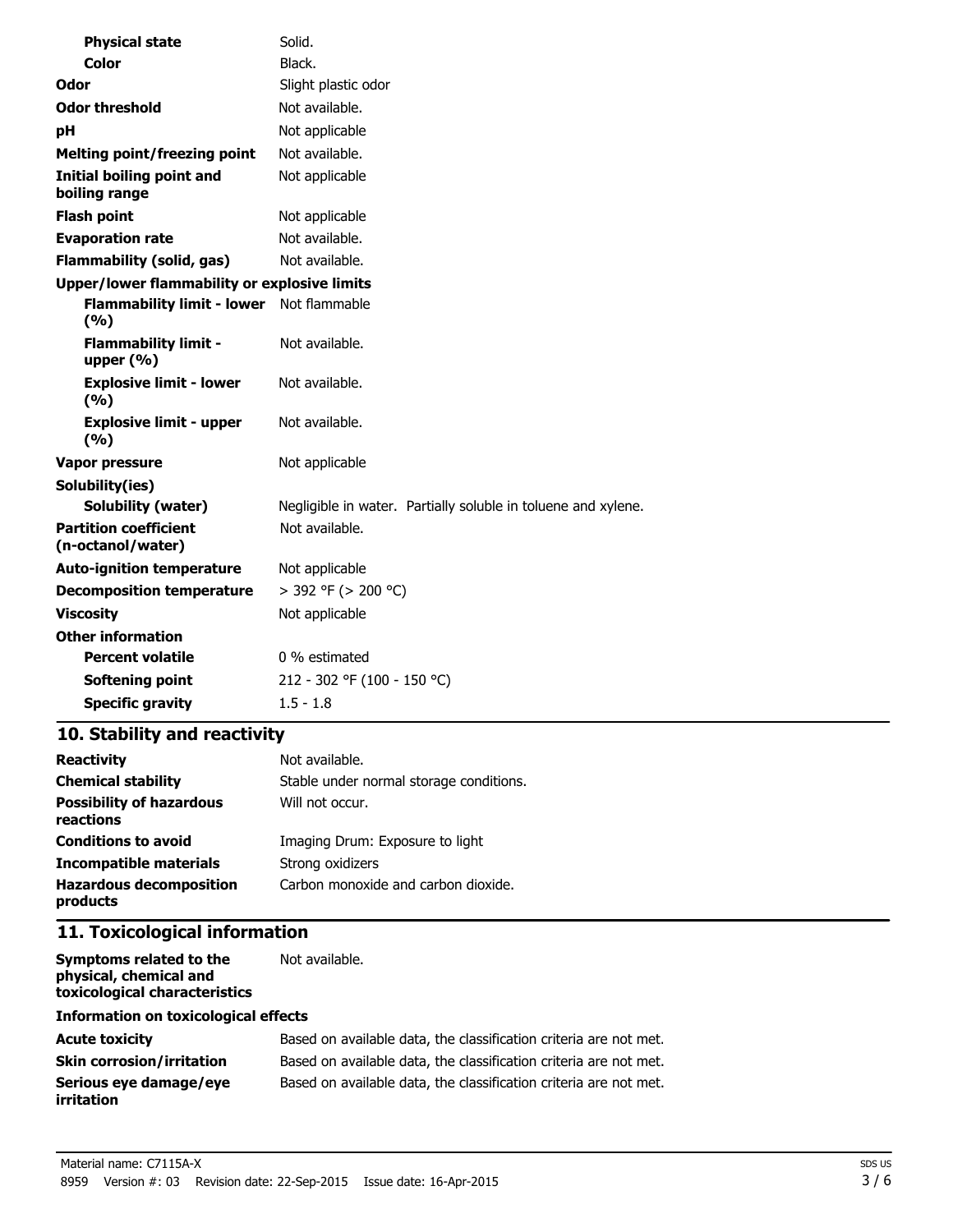#### **Respiratory or skin sensitization**

| <b>Respiratory sensitization</b>                      | Based on available data, the classification criteria are not met.                                                                                               |
|-------------------------------------------------------|-----------------------------------------------------------------------------------------------------------------------------------------------------------------|
| <b>Skin sensitization</b>                             | Based on available data, the classification criteria are not met.                                                                                               |
| <b>Germ cell mutagenicity</b>                         | Negative, does not indicate mutagenic potential (Ames Test: Salmonella typhimurium)<br>Based on available data, the classification criteria are not met.        |
| Carcinogenicity                                       | Based on available data, the classification criteria are not met.                                                                                               |
| <b>Reproductive toxicity</b>                          | Based on available data, the classification criteria are not met.                                                                                               |
| Specific target organ toxicity<br>- single exposure   | Based on available data, the classification criteria are not met.                                                                                               |
| Specific target organ toxicity<br>- repeated exposure | Based on available data, the classification criteria are not met.                                                                                               |
| <b>Aspiration hazard</b>                              | Based on available data, the classification criteria are not met.                                                                                               |
| <b>Further information</b>                            | Complete toxicity data are not available for this specific formulation<br>Refer to Section 2 for potential health effects and Section 4 for first aid measures. |

# **12. Ecological information**

| <b>Ecotoxicity</b>                   |                |                |                         |
|--------------------------------------|----------------|----------------|-------------------------|
| <b>Product</b>                       |                | <b>Species</b> | <b>Test Results</b>     |
| C7115A-X                             |                |                |                         |
| <b>Aquatic</b>                       |                |                |                         |
| Fish                                 | LL50           | Rainbow Trout  | $> 1000$ mg/l, 96 Hours |
| <b>Persistence and degradability</b> | Not available. |                |                         |
| <b>Bioaccumulative potential</b>     | Not available. |                |                         |
| <b>Mobility in soil</b>              | Not available. |                |                         |
| Other adverse effects                | Not available. |                |                         |

#### **13. Disposal considerations**

**Disposal instructions** Do not shred toner cartridge, unless dust-explosion prevention measures are taken. Finely dispersed particles may form explosive mixtures in air. Dispose of in compliance with federal, state, and local regulations.

> HP's Planet Partners (trademark) supplies recycling program enables simple, convenient recycling of HP original inkjet and LaserJet supplies. For more information and to determine if this service is available in your location, please visit http://www.hp.com/recycle.

#### **14. Transport information**

#### **DOT**

Not regulated as dangerous goods.

#### **IATA**

| <b>UN number</b>               | UN2807                     |
|--------------------------------|----------------------------|
| <b>UN proper shipping name</b> | <b>Magnetized Material</b> |
| Transport hazard class(es)     |                            |
| <b>Class</b>                   | Not available.             |
| <b>Subsidiary risk</b>         |                            |
| <b>Packing group</b>           | Not applicable.            |
| <b>Environmental hazards</b>   | No.                        |
| <b>Special precautions for</b> | Not available.             |
| user                           |                            |
|                                |                            |

#### **IMDG**

Not regulated as dangerous goods.

#### **ADR**

Not regulated as dangerous goods.

**Further information** 79 or more of these cartridges shipped together in a single package (e.g., box, container), by air, are regulated as a magnetized material. These requirements do not apply to single or dual pack cartridges contained in an original HP package and shrink wrapped on a pallet for shipment by air.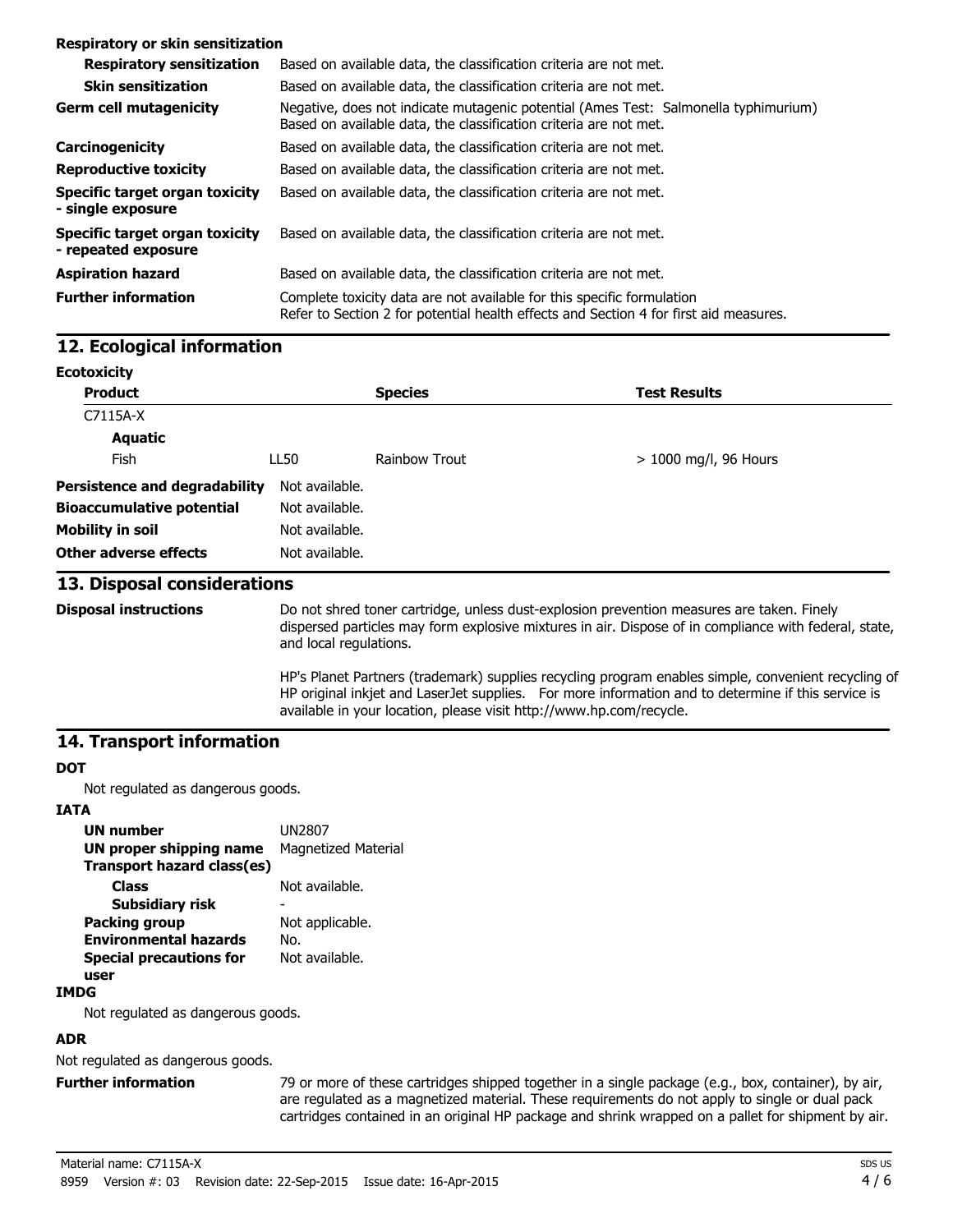# **15. Regulatory information**

| <b>US federal regulations</b>                                 | US EPA TSCA Inventory: All chemical substances in this product comply with all rules or orders<br>under TSCA.                                                                                                                                                                                                                            |
|---------------------------------------------------------------|------------------------------------------------------------------------------------------------------------------------------------------------------------------------------------------------------------------------------------------------------------------------------------------------------------------------------------------|
|                                                               | TSCA Section 12(b) Export Notification (40 CFR 707, Subpt. D)                                                                                                                                                                                                                                                                            |
| Not regulated.                                                |                                                                                                                                                                                                                                                                                                                                          |
| <b>CERCLA Hazardous Substance List (40 CFR 302.4)</b>         |                                                                                                                                                                                                                                                                                                                                          |
| Not listed.<br><b>SARA 304 Emergency release notification</b> |                                                                                                                                                                                                                                                                                                                                          |
| Not regulated.                                                |                                                                                                                                                                                                                                                                                                                                          |
| Not listed.                                                   | OSHA Specifically Regulated Substances (29 CFR 1910.1001-1050)                                                                                                                                                                                                                                                                           |
|                                                               | <b>Superfund Amendments and Reauthorization Act of 1986 (SARA)</b>                                                                                                                                                                                                                                                                       |
| <b>Hazard categories</b>                                      | Immediate Hazard - No<br>Delayed Hazard - No<br>Fire Hazard - No<br>Pressure Hazard - No<br>Reactivity Hazard - No                                                                                                                                                                                                                       |
| <b>SARA 302 Extremely hazardous substance</b>                 |                                                                                                                                                                                                                                                                                                                                          |
| Not listed.                                                   |                                                                                                                                                                                                                                                                                                                                          |
| <b>SARA 311/312</b><br><b>Hazardous chemical</b>              | No                                                                                                                                                                                                                                                                                                                                       |
| <b>Other federal regulations</b>                              |                                                                                                                                                                                                                                                                                                                                          |
| <b>Safe Drinking Water Act</b><br>(SDWA)                      | Not regulated.                                                                                                                                                                                                                                                                                                                           |
| <b>US state regulations</b>                                   |                                                                                                                                                                                                                                                                                                                                          |
| <b>US. Massachusetts RTK - Substance List</b>                 |                                                                                                                                                                                                                                                                                                                                          |
| Not regulated.                                                |                                                                                                                                                                                                                                                                                                                                          |
|                                                               | US. New Jersey Worker and Community Right-to-Know Act                                                                                                                                                                                                                                                                                    |
| Not listed.                                                   | US. Pennsylvania Worker and Community Right-to-Know Law                                                                                                                                                                                                                                                                                  |
| Not listed.                                                   |                                                                                                                                                                                                                                                                                                                                          |
| <b>US. Rhode Island RTK</b>                                   |                                                                                                                                                                                                                                                                                                                                          |
| Not regulated.                                                |                                                                                                                                                                                                                                                                                                                                          |
| <b>US. California Proposition 65</b><br>Not Listed.           |                                                                                                                                                                                                                                                                                                                                          |
|                                                               | Regulatory information All chemical substances in this HP product have been notified or are exempt from notification under<br>chemical substances notification laws in the following countries: US (TSCA), EU (EINECS/ELINCS),<br>Switzerland, Canada (DSL/NDSL), Australia, Japan, Philippines, South Korea, New Zealand, and<br>China. |
|                                                               | 16. Other information, including date of preparation or last revision                                                                                                                                                                                                                                                                    |
| <b>Issue date</b>                                             | 16-Apr-2015                                                                                                                                                                                                                                                                                                                              |
| <b>Revision date</b>                                          | 22-Sep-2015                                                                                                                                                                                                                                                                                                                              |

| <b>Version #</b>                | 03                                                                                                                                                                                                                                                                                                                                                                                                                                                                                                                   |
|---------------------------------|----------------------------------------------------------------------------------------------------------------------------------------------------------------------------------------------------------------------------------------------------------------------------------------------------------------------------------------------------------------------------------------------------------------------------------------------------------------------------------------------------------------------|
| <b>Disclaimer</b>               | This Safety Data Sheet document is provided without charge to customers of HP. Data is the most<br>current known to HP at the time of preparation of this document and is believed to be accurate. It<br>should not be construed as quaranteeing specific properties of the products as described or<br>suitability for a particular application. This document was prepared to the requirements of the<br>jurisdiction specified in Section 1 above and may not meet regulatory requirements in other<br>countries. |
| <b>Revision Information</b>     | Other information, including date of preparation or last revision: Disclaimer                                                                                                                                                                                                                                                                                                                                                                                                                                        |
| <b>Manufacturer information</b> | HP<br>11311 Chinden Boulevard<br>Boise, ID 83714 USA<br>(Direct) 1-503-494-7199<br>(Toll-free within the US) 1-800-457-4209                                                                                                                                                                                                                                                                                                                                                                                          |